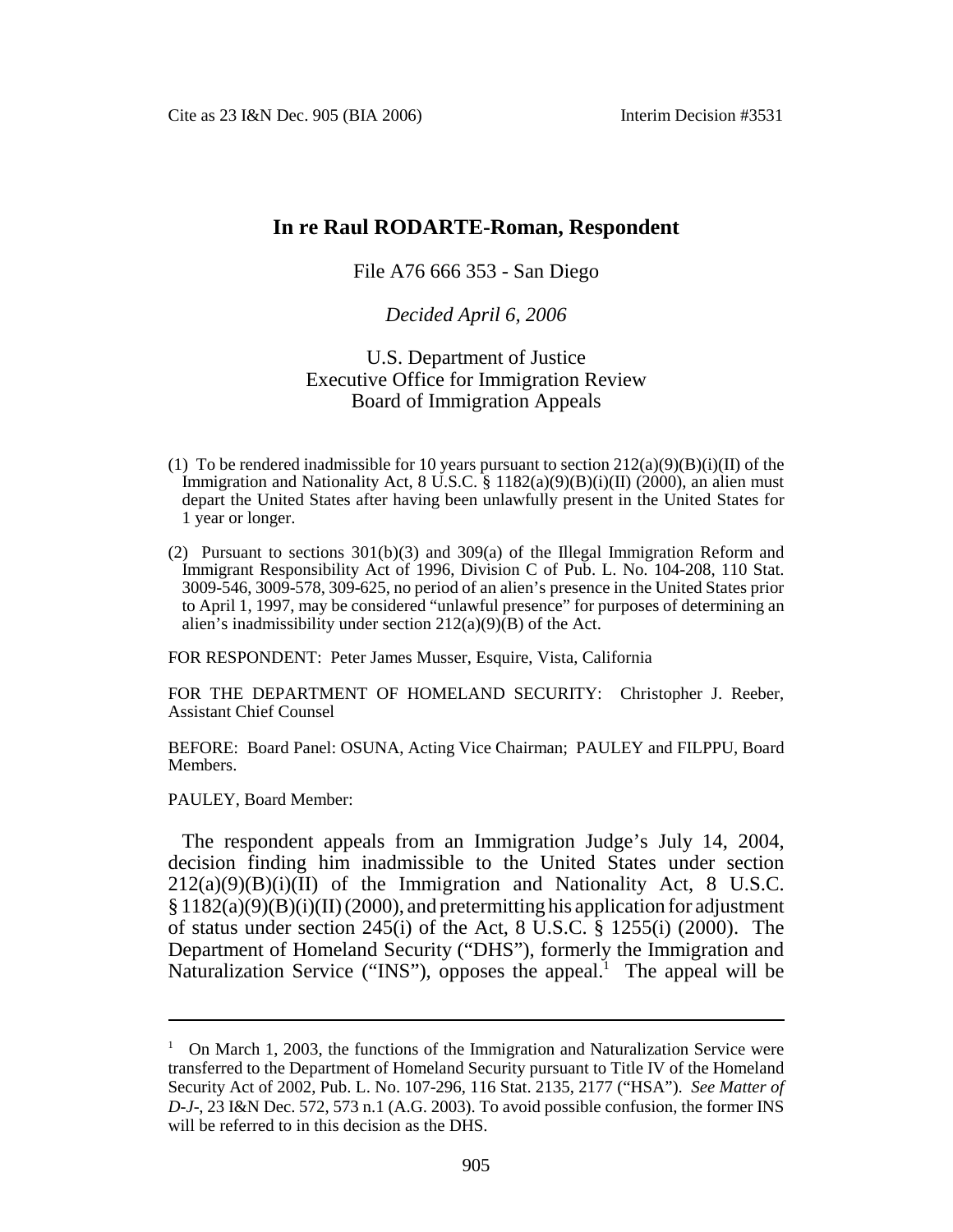sustained and the record will be remanded to the Immigration Judge for further proceedings.

### I. FACTUAL AND PROCEDURAL HISTORY

The respondent, a native and citizen of Mexico, entered the United States without inspection in 1993 and remained unlawfully until May 3, 1997, when he departed and returned to Mexico. In early August 1997, he reentered the United States without being admitted or paroled by an immigration officer, and he has remained in the United States continuously thereafter. In December 1997, he was apprehended by the DHS and placed in the present removal proceedings, in which he is charged with removability as an alien present in the United States without having been admitted or paroled. *See*  section  $212(a)(6)(A)(i)$  of the Act.

On March 24, 2001, after these removal proceedings had been initiated, the respondent's United States citizen wife filed an immediate relative visa petition on his behalf, which was approved by the DHS on October 17, 2001. On the basis of this approved visa petition, the respondent requested that the Immigration Judge entertain his application for adjustment of status under section 245(i) of the Act. The Immigration Judge pretermitted the application, however, concluding that the respondent's years of unlawful presence in the United States after his May 1997 departure rendered him inadmissible under section  $212(a)(9)(B)(i)(II)$  of the Act and, by extension, ineligible for adjustment of status.

## II. ISSUE

This appeal presents the question whether the respondent, who has been unlawfully present in the United States since his unauthorized entry in August 1997, and who is seeking adjustment of status less than 10 years after his last departure from the United States in May 1997, is inadmissible under section  $212(a)(9)(B)(i)(II)$  of the Act.

### III. RELEVANT STATUTORY PROVISION

Section  $212(a)(9)(B)(i)$  of the Act provides, in pertinent part, as follows:

In general

Any alien (other than an alien lawfully admitted for permanent residence) who— (I) was unlawfully present in the United States for a period of more than 180 days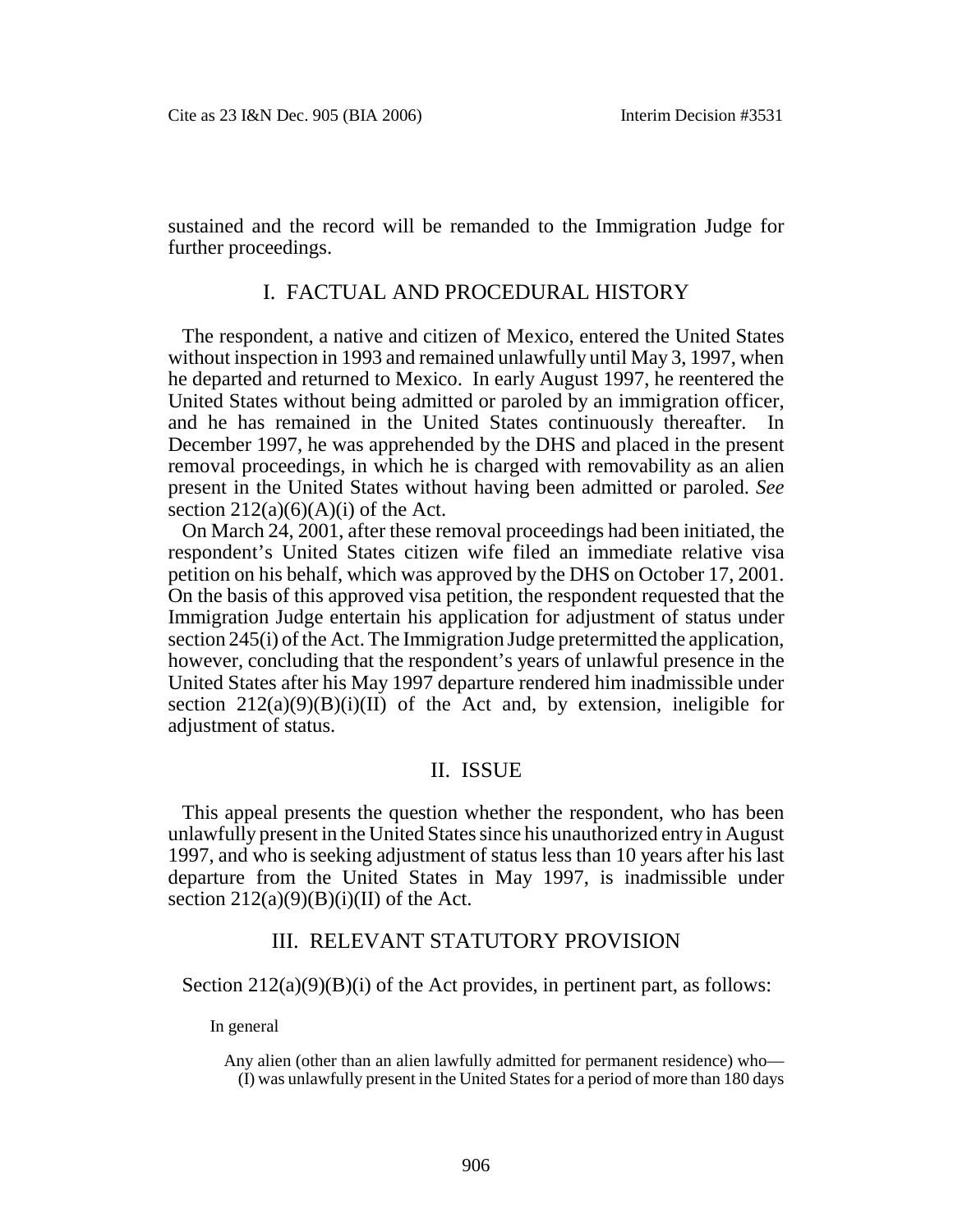but less than 1 year, voluntarily departed the United States . . . prior to the commencement of proceedings under . . . section 240, and again seeks admission within 3 years of the date of such alien's departure or removal, or

(II) has been unlawfully present in the United States for one year or more, and who again seeks admission within 10 years of the date of such alien's departure or removal from the United States,

is inadmissible.

#### IV. DISCUSSION

The respondent wants to adjust his status from that of an alien present in the United States without having been admitted or paroled to that of a lawful permanent resident under section 245(i) of the Act. Section 245(i)(1) of the Act provides, in pertinent part, that "an alien physically present in the United States . . . who . . . entered the United States without inspection" and who is the beneficiary of a visa petition filed on or before April 30, 2001, may apply to the Attorney General for adjustment of status upon payment of \$1,000.<sup>2</sup> Upon receiving the alien's application and the required sum, the Attorney General is authorized to adjust the alien's status to that of a lawful permanent resident if, among other things, "the alien is eligible to receive an immigrant visa and is admissible to the United States for permanent residence." Section 245(i)(2)(A) of the Act; *see also Matter of Torres-Garcia*, 23 I&N Dec. 866, 869 (BIA 2006).

The Immigration Judge determined that the respondent was not "admissible to the United States for permanent residence," within the meaning of section  $245(i)(2)$  of the Act, because he had been unlawfully present in the United States for 1 year or more and was seeking admission, by means of adjustment of status, less than 10 years after he departed the United States in May 1997, which rendered him inadmissible under section  $212(a)(9)(B)(i)(II)$ . Furthermore, the Immigration Judge held that the respondent did not qualify for a waiver of inadmissibility based on family hardship under section  $212(a)(9)(B)(v)$  of the Act. Accordingly, the Immigration Judge pretermitted the respondent's application for adjustment of status and entered an order of removal against him.

The sole issue raised on appeal is whether the Immigration Judge erred by finding the respondent inadmissible under section  $212(a)(9)(B)(i)(II)$  of the

Pursuant to the Homeland Security Act, the reference to the Attorney General in section 245(i) of the Act is now deemed to refer to the Secretary of Homeland Security as well. *See* HSA, § 1517, 116 Stat. at 2311 (codified at 6 U.S.C. § 557 (Supp. II 2002)). 2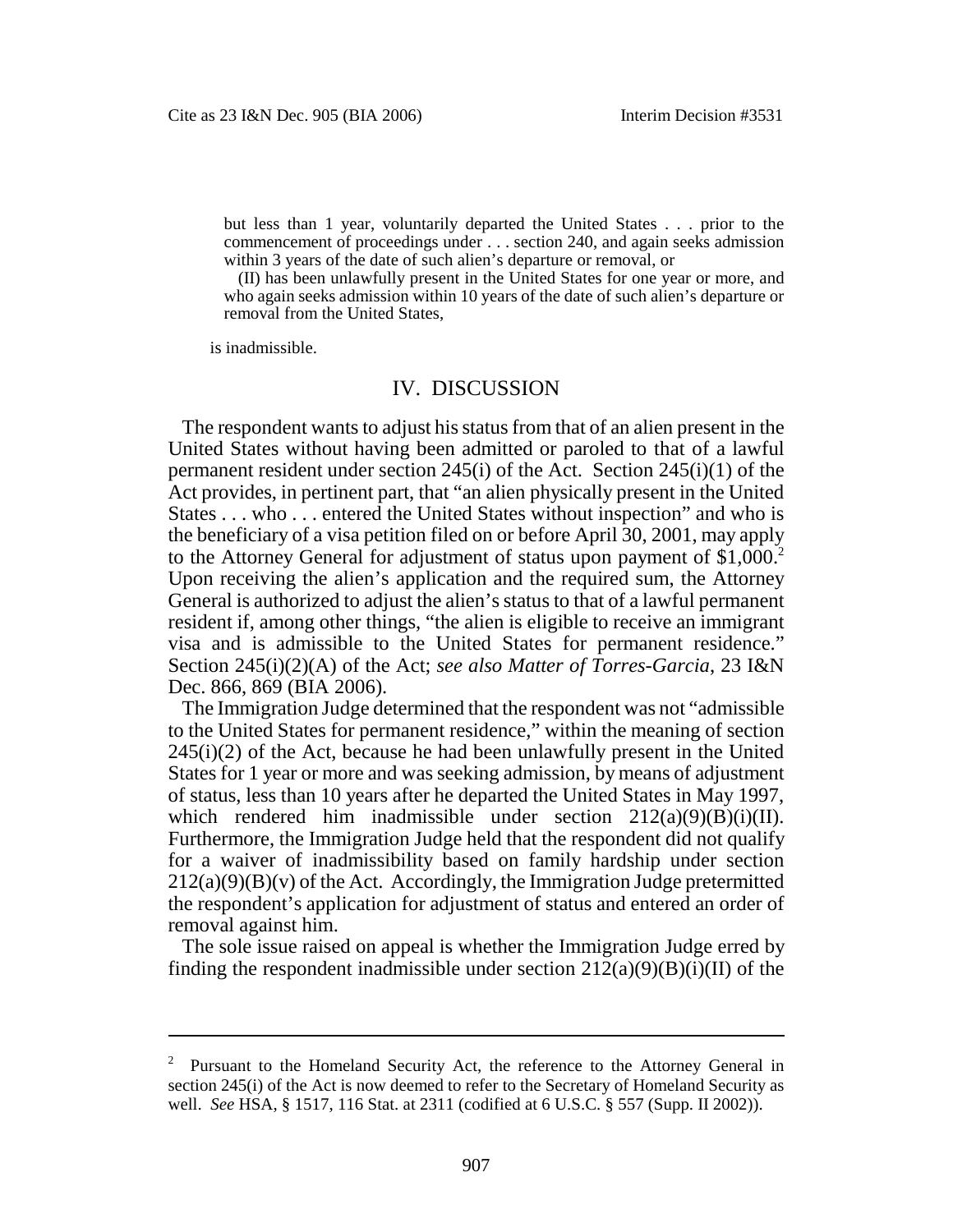Act.<sup>3</sup> Specifically, the respondent asserts that section  $212(a)(9)(B)(i)(II)$  was not intended to apply to aliens who are seeking adjustment of status from within the United States after reentering unlawfully, but rather was intended to affect only those aliens who departed the United States after being unlawfully present for 1 year or longer and who are subsequently seeking "admission" at the border less than 10 years after departure. We agree with the respondent in part.

On the one hand, we disagree with the respondent's contention that the reference in section  $212(a)(9)(B)(i)(II)$  to an alien who "seeks admission" applies only to one who is applying for admission at the border. In the Immigration and Nationality Act, the term "admission" generally refers to adjustment of status from within the United States, as well as lawful entry at the border. *See generally Matter of Shanu*, 23 I&N Dec. 754 (BIA 2005); *Matter of Rosas*, 22 I&N Dec. 616 (BIA 1999). The present case vividly illustrates the rationale for this rule. If the term "admission" did not include "lawful admission to permanent residence" by means of adjustment of status, then section  $212(a)(9)(B)(i)(II)$  would preclude an alien from acquiring lawful permanent residence through admission as an immigrant at the border, but would permit the very same alien to evade this preclusion by simply entering the United States unlawfully and applying for adjustment. We do not believe that Congress intends the Immigration and Nationality Act to be interpreted in a manner that would give aliens an incentive to enter the United States illegally.

On the other hand, we also take issue with the Immigration Judge's determination that the requirements of section  $212(a)(9)(B)(i)(II)$  can be satisfied whenever an alien has accrued 1 year or more of unlawful presence before seeking admission, even if that period of unlawful presence accrued *after* the alien's only departure from the United States. Such an interpretation may not be strictly forbidden by the language of section  $212(a)(9)(B)(i)(II)$ , viewed in isolation. However, it does not flow naturally from the statutory language, taken in context; nor is it in keeping with the legislative purpose of the provision. In any event, to the extent that the language of section  $212(a)(9)(B)(i)(II)$  can be viewed as ambiguous, it is incumbent upon us to

 $3\text{ }$  The respondent does not dispute that he is removable as charged, nor does he dispute that inadmissibility under section  $212(a)(9)(B)(i)(II)$  would have the effect of making him ineligible for adjustment of status under section 245(i). Furthermore, although the respondent's Notice of Appeal from a Decision of an Immigration Judge (Form EOIR-26) contains an unsupported assertion that the Immigration Judge abused his discretion by denying a hardship waiver under section  $212(a)(9)(B)(v)$ , the respondent's appellate brief merely notes that he does not need such a waiver in light of the fact that he is not inadmissible under section  $212(a)(9)(B)(i)(II)$ .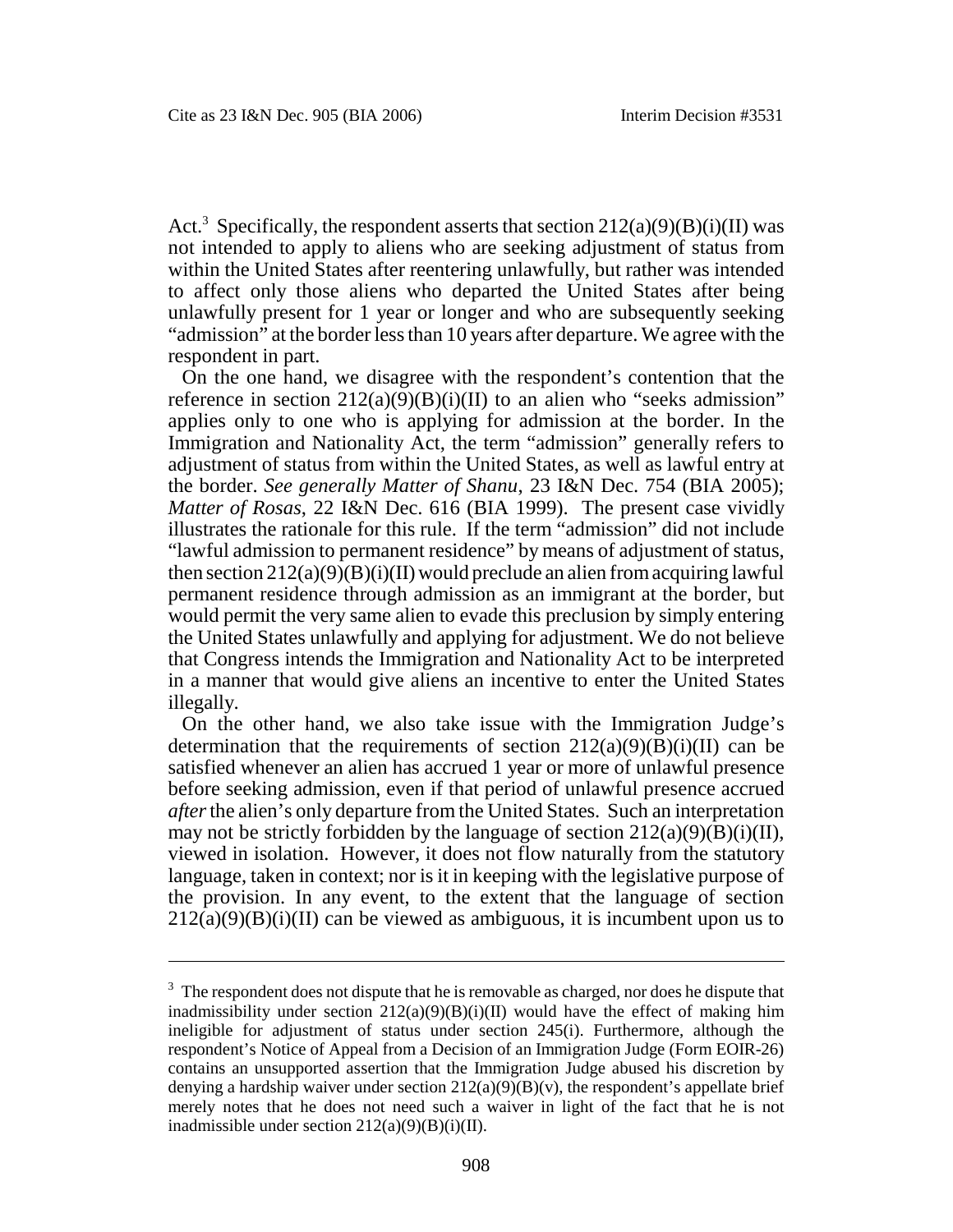resolve the ambiguity and adopt a reasonable construction of Congress's language. *National Cable & Telecommunications Assn. v. Brand X Internet Services*, 125 S. Ct. 2688, 2699 (2005); *Chevron U.S.A., Inc. v. Natural Resources Defense Council*, *Inc.*, 467 U.S. 837, 842-44 (1994).

Section 212(a)(9) of the Act was enacted pursuant to section 301(b) of the Illegal Immigration Reform and Immigrant Responsibility Act of 1996, Division C of Pub. L. No. 104-208, 110 Stat. 3009-546, 3009-575 (effective Apr. 7, 1996) ("IIRIRA"). It includes the following three subparagraphs: (A), which provides for the inadmissibility of any alien who has been removed from the United States or who has departed the United States while an order of removal was outstanding; (B), directly at issue in this case, which provides for the temporary inadmissibility of aliens who have been unlawfully present in the United States for certain continuous periods and who are seeking admission after having departed; and (C), which provides for the permanent inadmissibility of any alien who enters or attempts to reenter the United States without being admitted after a prior removal or after a prior aggregate period of unlawful presence of more than 1 year. *See Matter of Torres-Garcia*, *supra*, at 868 n.2.

The unifying theme of section  $212(a)(9)$  is that all its subparagraphs seek to compound the adverse consequences of immigration violations by making it more difficult for individuals who have left the United States after committing such violations to be lawfully readmitted thereafter. In every subparagraph, Congress has tied the relevant period of inadmissibility (or, where inadmissibility is permanent, the period of waiver ineligibility) to the date when the alien departs the United States, voluntarily or otherwise. We deem it evident that Congress made departure (rather than commencement of unlawful presence) the event that triggers inadmissibility or ineligibility for relief, because it is departure which marks the culmination of the alien's prior immigration violation and which makes the alien a potential *recidivist*. It is recidivism, and not mere unlawful presence, that section 212(a)(9) is designed to prevent.

Because the focus of section  $212(a)(9)$  is on the prevention of recidivist immigration violations, it is reasonable to conclude that Congress understood each of its subparagraphs to condition inadmissibility on the existence of immigration violations that preceded the alien's departure from the United States. This interpretation flows most naturally from the language of section  $212(a)(9)$ . Indeed, with respect to an alien who "seeks admission" at the border (i.e., an alien who has departed but not reentered), it is the only plausible interpretation of the statutory language. Accordingly, we conclude that an alien's departure from the United States triggers the 10-year inadmissibility period specified in section  $212(a)(9)(B)(i)(II)$  only if that departure was preceded by a period of unlawful presence of at least 1 year.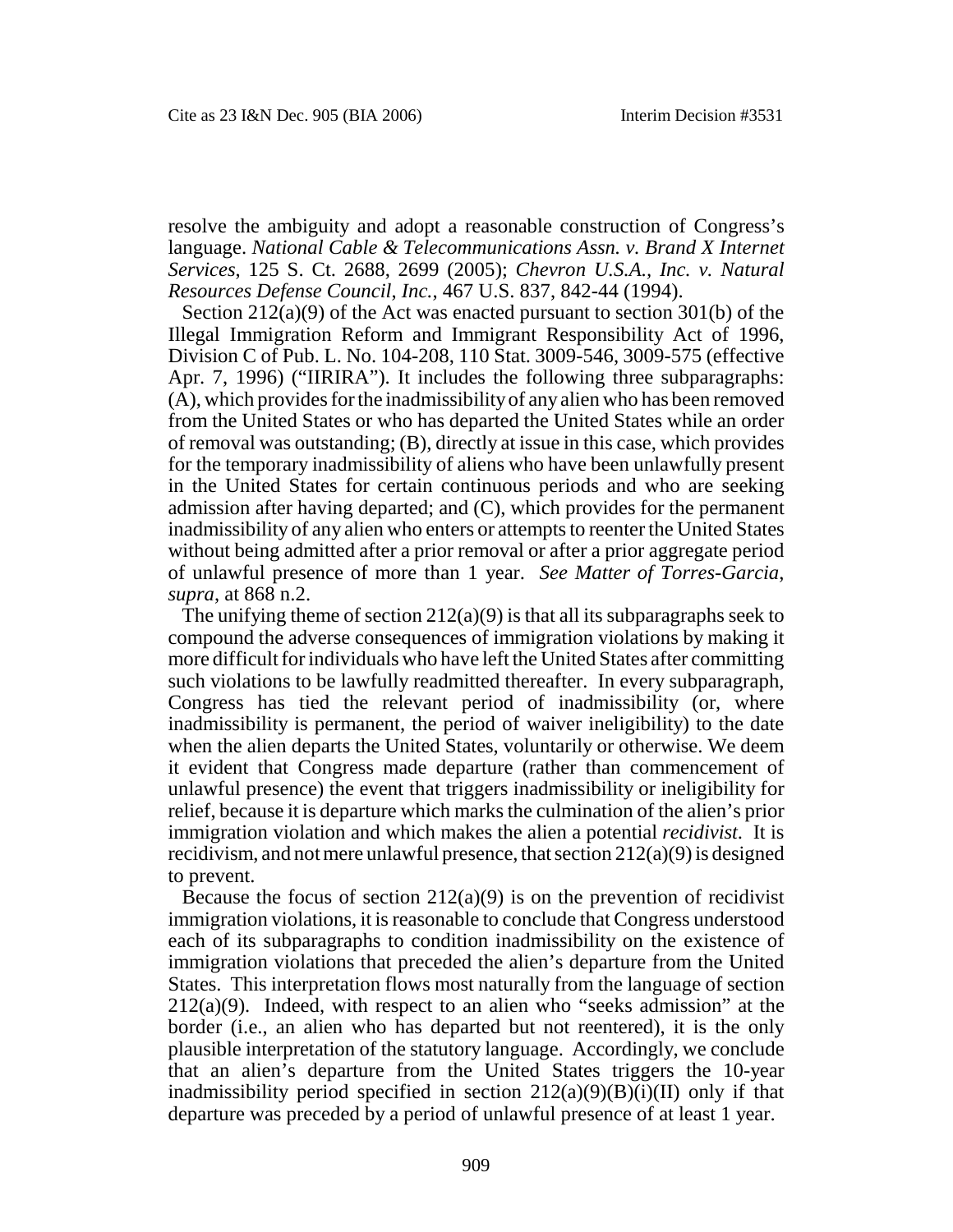Legislative history further reinforces our understanding that the "departure" which triggers inadmissibility under section  $212(a)(9)(B)(i)$  must fall at the *end* of a qualifying period of unlawful presence. With respect to the language that would subsequently be codified at section  $212(a)(9)(B)$ , the Conference Committee Report issued at the time of the IIRIRA's enactment states that

[t]his subsection . . . provides that an alien unlawfully present in the United States for a period of more than 180 days but less than 1 year who voluntarily departed the United States is barred from admission for 3 years. An alien unlawfully present for 1 year or more who voluntarily departs is barred from admission for 10 years.

H.R. Rep. No. 104-828, at 207-08 (1996) (Conf. Rep.). Thus, it is the departure of a person who *is* unlawfully present that triggers inadmissibility, and not the departure of a person who subsequently *becomes* unlawfully present. In other words, Congress understood the accrual of unlawful presence to be a condition precedent to inadmissibility arising from departure. It did not understand departure and accrual of unlawful presence to be independent criteria for inadmissibility that could arise irrespective of the sequence in which they occurred.

This same understanding of section  $212(a)(9)(B)$  is reflected in the official policy pronouncements of the DHS, which have not, to our knowledge, been repudiated. According to a policy memorandum issued on March 31, 1997, section  $212(a)(9)(B)(i)(II)$  renders inadmissible "those aliens 'unlawfully present' in the United States for one year or more, who depart or are removed and then seek admission." Memorandum from Paul W. Virtue, Acting Executive Associate Commissioner, Office of Programs, to INS officials (Mar. 31, 1997), *reprinted in* 74 Interpreter Releases, No. 13, Apr. 7, 1997, app. I at 578, 580. A similar understanding is reflected in a policy memorandum issued on May 1, 1997. Memorandum from Louis D. Crocetti, Jr., Associate Commissioner, Office of Examinations, to INS officials (May 1, 1997), *reprinted in* 74 Interpreter Releases, No. 18, May 12, 1997, app. II at 791-94.

Because the focus of section 212(a)(9) of the Act is on the prevention of recidivist immigration violations, we believe the Immigration Judge's interpretation of section  $212(a)(9)(B)(i)(II)$  is overly broad. Under that interpretation, for example, nothing would prevent inadmissibility from being triggered by an alien's departure from the United States at the end of a period of *lawful* presence (under the terms of a tourist visa, for example), so long as the alien subsequently enters the United States unlawfully or overstays a nonimmigrant visa, even once. We can conceive of no reason why Congress would wish to apply the strictures of section  $212(a)(9)(B)(i)(II)$  to aliens who departed the United States after a prior period of lawful presence. Such aliens